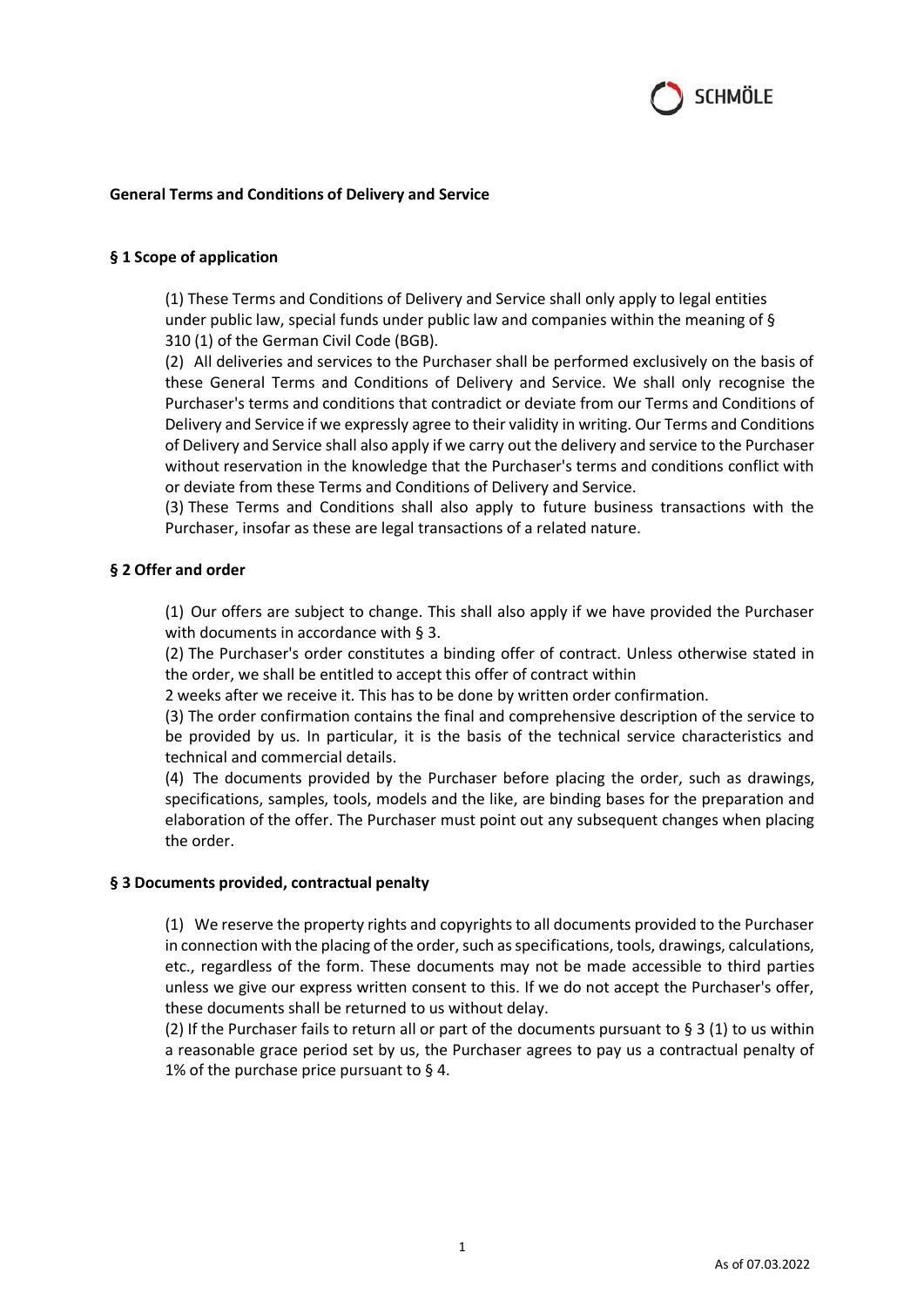

(3) The documents provided by the Purchaser before placing the order pursuant to § 2 (4) shall be kept by us for a period of one year from delivery pursuant to § 6 and shall be handed over to the Purchaser upon request. After expiry of this period, we are entitled to dispose of the documents.

### **§ 4 Price and payment**

(1) Our prices are ex works, excluding packaging, freight and VAT. Significant changes in cost factors related to the order entitle us to adjust the prices accordingly, insofar as the changes occur during the manufacturing process and we are not responsible for them. Metal price determinations apply only subject to the possibility of provision raw materials and foreign exchange.

(2) Payment of the purchase price has to be made exclusively to one of our accounts. The deduction of a discount is only permissible with a special written agreement.

(3) Unless otherwise agreed in writing, the purchase price shall be paid within 10 days of delivery.

(4) The Purchaser shall only be entitled to rights of set-off or retention insofar as their claim has been legally established or is undisputed.

## **§ 5 Default in payment and forfeiture of credit**

(1) During the period of default, the purchase price shall bear interest at the statutory interest rate applicable from time to time. We reserve the right to claim higher damages caused by default. With respect to merchants, the claim to the commercial maturity interest (§ 353 HGB) remains unaffected.

(2) If, after conclusion of the contract, facts become known, in particular default of payment by the Purchaser with regard to earlier deliveries, which, according to our best judgement, indicate that the claim for payment is at risk due to a lack of ability to pay, we shall be entitled to declare outstanding payments due immediately and to refuse our own service until payment is made or security is provided for it. If payment is not made or security is not provided within a period set by us, we shall be entitled to withdraw from the contract and to claim damages. Partial deliveries that have already been made are due for payment immediately, irrespective of any withdrawal. We reserve the right to assert further rights and claims.

(3) The Purchaser may no longer sell the goods owned or leased by us and is obliged to provide us security. The same shall apply if we assert justified doubts about the creditworthiness of the Purchaser.

(4) The Purchaser shall grant us a lien on the material provided to us for the execution of the contract and on any claims in lieu thereof as security for all legally binding or undisputed present and future claims arising from the business relationship with the Purchaser. If the customer defaults on payment or forfeits credit, we shall be entitled to use the pledged material on the open market at the stock exchange price (quotation on the London Metal Exchange) or - if no price is available - at the average German market price, on the day of the default in payment or forfeiture of credit.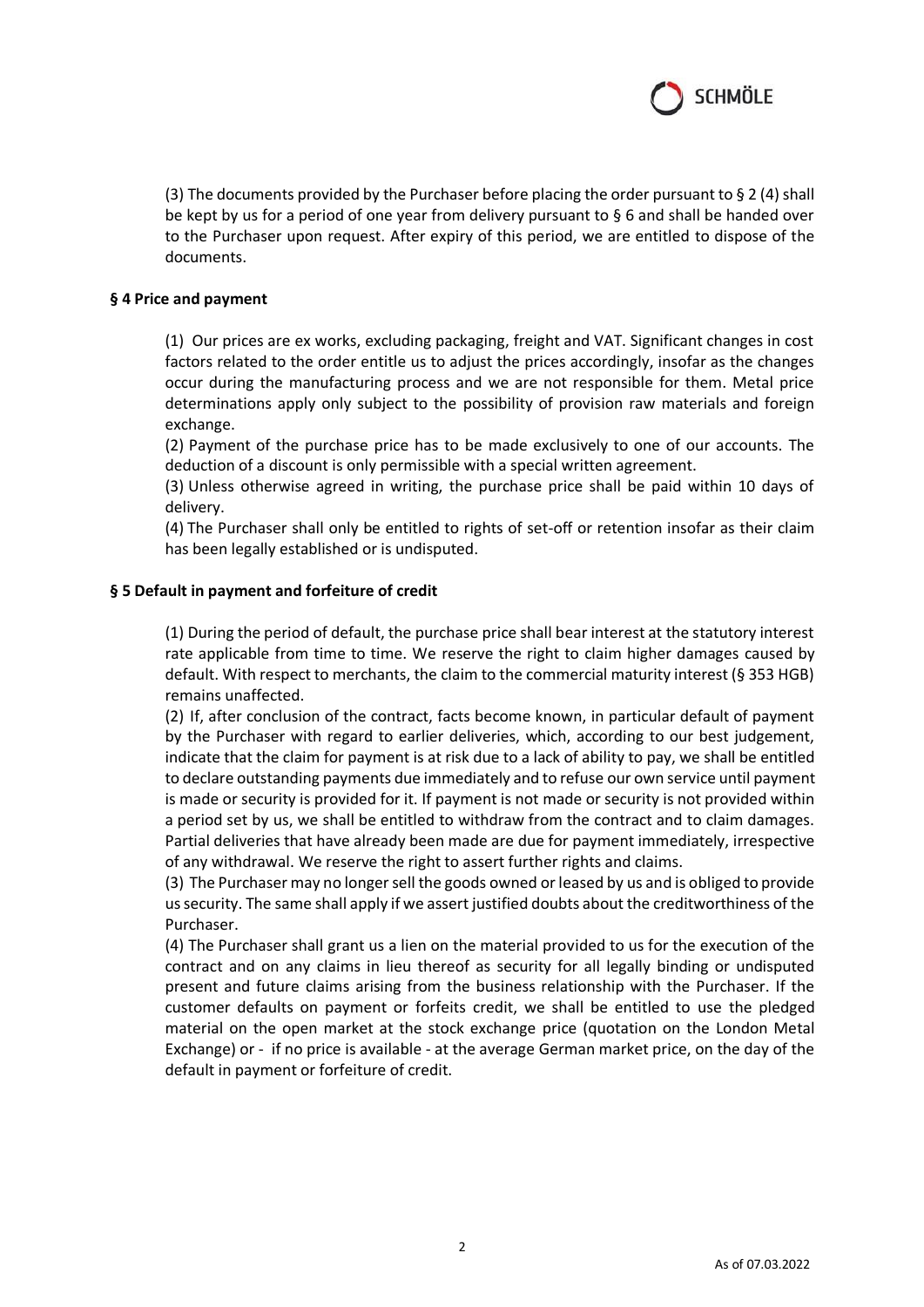

#### **§6 Delivery, default of acceptance, force majeure, acceptance**

(1) The start of the delivery period stated by us shall only be binding if the Purchaser has communicated all technical details necessary for the realisation of the order in such good time that timely processing is ensured. The same applies for the Purchaser's other obligations. We reserve the right to the defence of non-performance of the contract.

(2) If the Purchaser is in default of acceptance, fails to cooperate or if our delivery is delayed for other reasons for which the Purchaser is responsible, we shall be entitled to demand compensation for the resulting damage including additional expenses (e.g. storage costs). In this case, we shall charge a flat-rate compensation of 0.5 % of the delivery value per calendar week, but not more than 5 % of the delivery value or 10

% of the delivery value in the event of final non-acceptance, commencing with the notification that the goods are ready for dispatch. The proof of a higher damage and our legal claims remain unaffected; however, the flat rate is to be offset against further monetary claims. The Purchaser shall be entitled to prove that we have not incurred any damage at all or that the damage is significantly less than the aforementioned flat rate.

(3) Unless otherwise stated in the order confirmation, delivery/service is agreed "ex works". The delivery date is the date of dispatch. However, if dispatch is delayed without fault on our side the day of provision shall be deemed to be the day of delivery. If our service is not carried out by the time stated in the order confirmation, the Purchaser shall be obliged to grant a reasonable grace period, unless a fixed date for delivery has been expressly agreed. We shall only be liable for damages resulting from such a delay in delivery if we have been informed of the liability claims and their amount by the Purchaser in writing. The liability is limited to 0.5 % of the delivery value per completed week of delay in delivery, but to a maximum of 5 % of the delivery value. Partial deliveries are permissible.

(4) If we are prevented from timely delivery due to force majeure, the delivery period shall be extended accordingly. This shall also apply in the event of industrial disputes, disruptions in our own operating procedures and other disruptions in the operating procedures of our subcontractors, including the transport companies, disruptions due to measures taken by the public authorities and disruptions in the transport routes as well as difficulties in the procurement of raw materials and supplies. We shall notify the Purchaser of the disruption without delay. If delivery becomes impossible as a result of the disruption, our obligation to deliver shall no longer apply and compensation for damages be excluded.

(5) In case of framework agreements, covering purchases and call orders, we can demand binding allocation from 3 months after order confirmations. If the Purchaser does not comply with this request within 2 weeks or if they are in default of acceptance, we are entitled to set a two-week grace period and, after its expiry, to withdraw from the contract or to claim damages.

(6) If the Purchaser wishes special tests to be carried out at our premises, the type and scope of the tests shall be agreed when the contract is concluded. Otherwise, the costs have to be paid by the Purchaser.

(7) If acceptance according to special conditions by the Purchaser or a third party has been agreed, this shall be carried out in our works immediately after notification of readiness for acceptance. If acceptance does not take place despite the setting of a reasonable grace period, we are entitled to dispatch the goods or to store them at the expense and risk of the Purchaser. The goods shall be deemed to have been accepted then.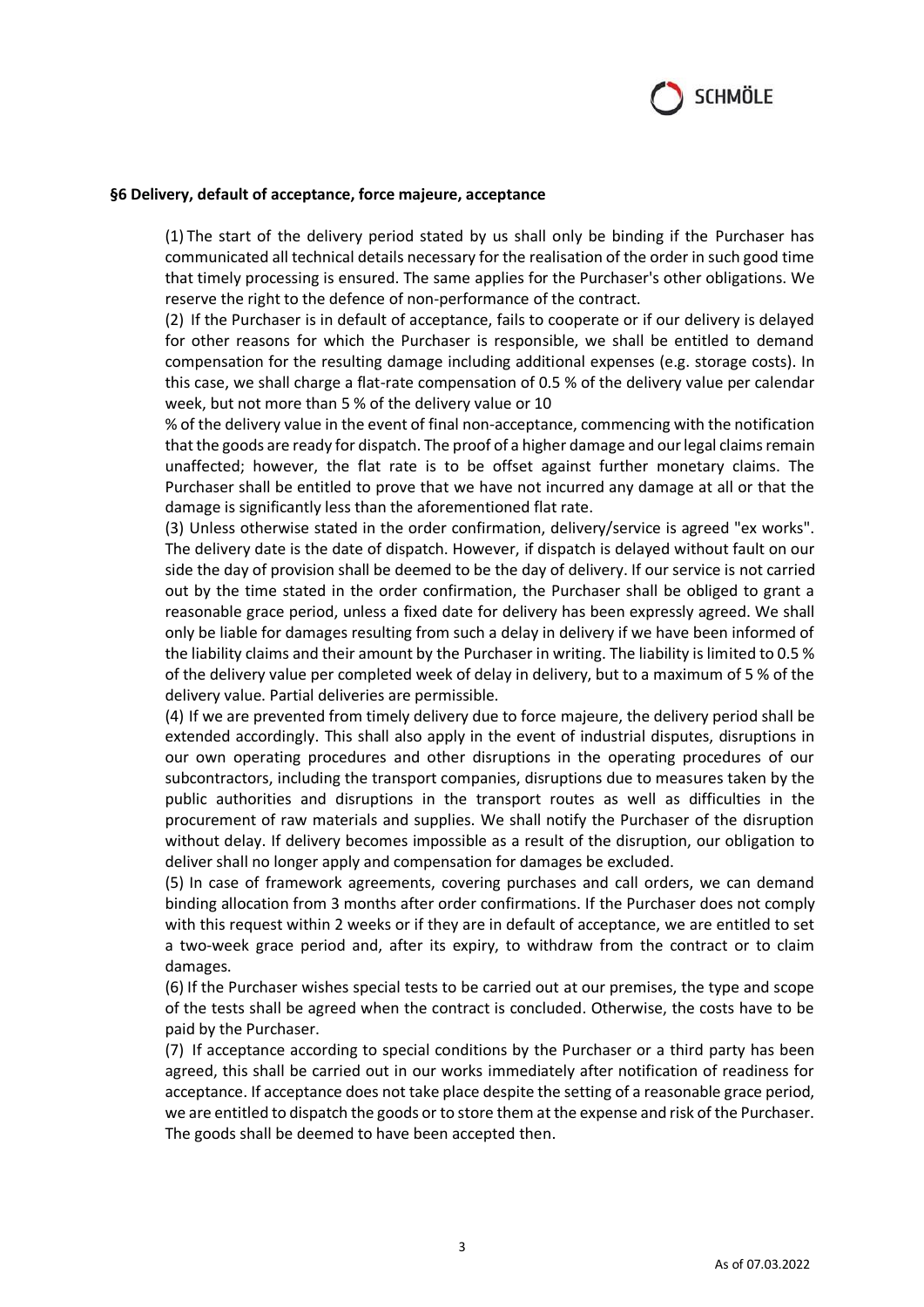

### **§7 Place of performance and transfer of risk**

(1) The place of performance for deliveries is the place of business of our respective delivery factory. The place of performance for payment is our place of business. (2) The risk of accidental loss and accidental deterioration of the goods as well as the risk of delay shall pass to the Purchaser at the latest when the goods have left the delivery factory and have been reported ready for collection or dispatch. If dispatch is delayed without fault on our side, the risk shall pass on the day on which the goods are made available. The Purchaser shall bear the risk for the return of goods and packaging as well as for reworking material and material provided until receipt by us.

#### **§8 Packaging material**

Unless otherwise agreed, the disposable packaging deemed necessary by us shall be charged at cost price. Reusable packaging will be credited with 2/3 of the invoiced value if it is returned undamaged and free of freight and charges within 2 months of the invoice date. If rental containers are used, the rent will be charged.

#### **§9 Characteristics, dimensions, weights and delivery quantities**

(1) Unless otherwise stipulated in these terms and conditions and unless otherwise agreed in writing, the DIN standards shall apply to the characteristics of the products. We state dimensions, technical values and other properties of our products to the best of our knowledge. Deviations that are justifiable for the intended use do not entitle to complaints. Deviations in weights and quantities of up to  $+/$  10 % due to production or dispatch are permitted both with regard to the total order quantity and the individual partial delivery. (2) Our incoming weights apply to reworking and supplementary material. Complaints about these details can only be taken into account if we receive them within one week of delivery.

#### **§10 Title retention and security interest**

(1) The goods remain our property until full payment of all our claims, including those arising in the future. As long as the ownership has not yet passed to them, the Purchaser is obliged to store the goods separately and to handle them with care and to insure them adequately against fire, water and theft at their own expense. If maintenance and inspection work has to be carried out, the Purchaser shall carry this out in good time at their own expense. The Purchaser is entitled to process and sell the goods subject to the following provisions. Insofar as the Purchaser further processes or transforms the goods, we shall be deemed to be the manufacturer within the meaning of § 950 BGB and shall acquire ownership of the intermediate and finished products. The processing or transformation of the object of sale shall be carried out by the Purchaser on our behalf without any obligations arising therefrom. If the goods subject to retention of title are combined or processed with other items not belonging to us, we shall acquire co-ownership of the new item in the ratio of the value of the goods subject to retention of title to the other items. The Purchaser shall keep the property or coproperty in safe custody. The same shall apply to the item created by processing or combination as to the goods subject to retention of title.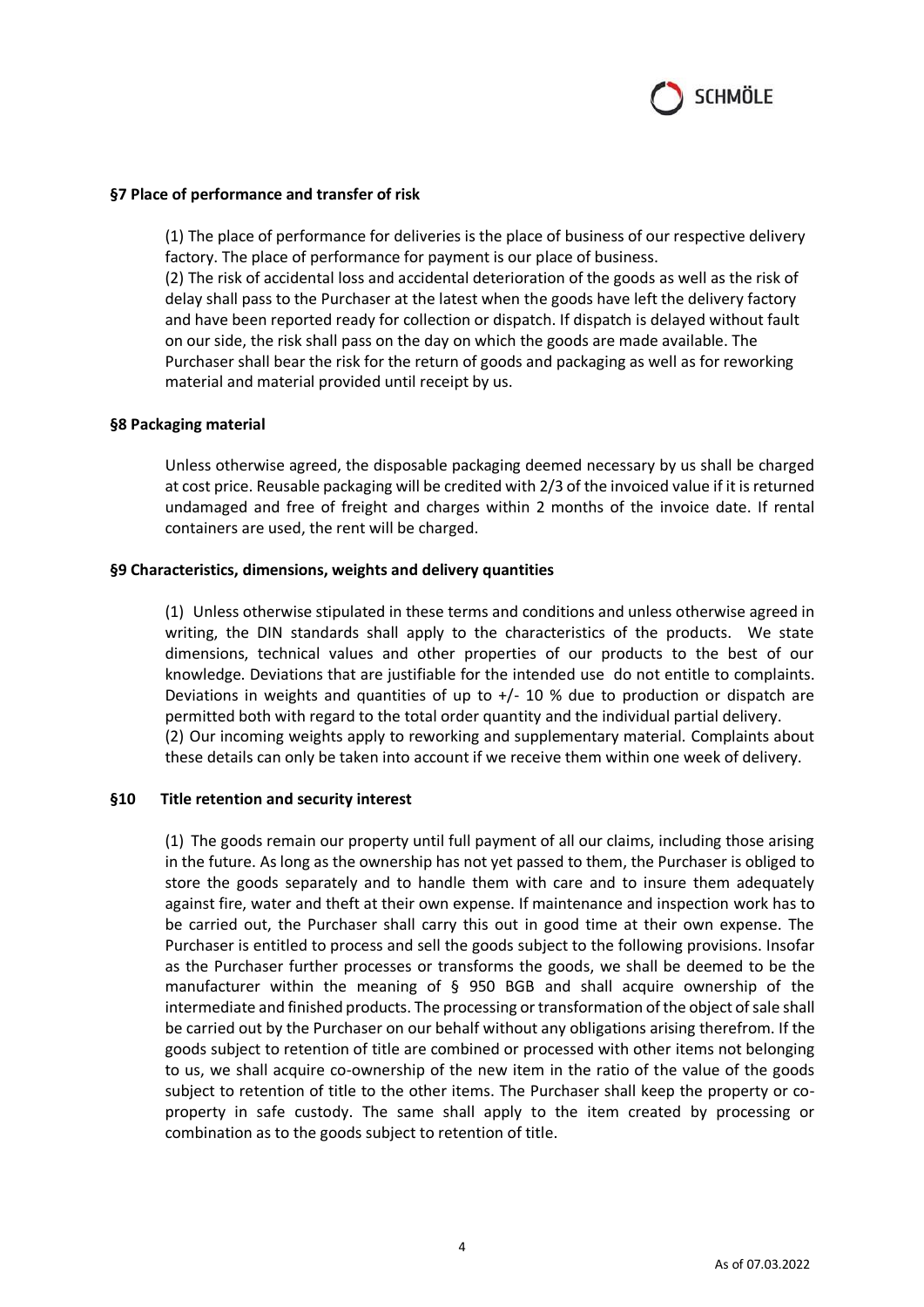

(2) The goods may only be sold in the ordinary and proper course of business and only if claims from resales have not been assigned to third parties beforehand. The Purchaser shall assign to us the claims to which he is entitled from the resale upon conclusion of the purchase contract with us. We accept the assignment. This assignment also includes goods that have been combined or processed with other items. In this case, the assigned claims shall serve as security for us only to the amount of the value of the goods subject to retention of title sold in each case. The Purchaser is entitled to collect the claims themself as long as they are not instructed to do so by us. They shall immediately transfer the amounts collected by them to us insofar as our claims are due. However, the Purchaser is obliged to inform us of the third party debtors on request and to notify them of the assignment. Our authority to collect the claim ourselves remains unaffected by this. However, we shall not collect the claim as long as the Purchaser meets their payment obligations from the proceeds collected, is not in default of payment and, in particular, no application to open insolvency proceedings has been filed or there is no cessation of payments.

(3) Pledges or security transfers of the goods subject to retention of title or the assigned claims are not permitted. The Purchaser shall immediately notify us in writing of any seizure by third parties of the goods subject to retention of title or of the assigned claims, handing over the documents necessary for an intervention. If the third party is not in a position to reimburse us for the judicial or extrajudicial costs of an action in accordance with § 771 of the German Code of Civil Procedure [Zivilprozessordnung, ZPO], the Purchaser shall be liable for the loss we incur. If the value of the security given to us exceeds our claims by more than 20% in total, we shall be obliged upon request to release the aforementioned securities to this extent – at our discretion.

(4) In the event of conduct in breach of contract and culpable breach of contractual obligations by the Purchaser, in particular default in payment, we shall be entitled to withdraw from the contract and demand the return of the goods subject to retention of title after the unsuccessful expiry of a reasonable deadline set for the Purchaser. The statutory provision on the dispensability of setting a grace period remains unaffected. We are also entitled to withdraw from the contract or take back the goods if an application is made to open insolvency proceedings against the Purchaser's assets. Taking back the goods subject to retention of title shall constitute a withdrawal from the contract. For the purpose of taking back the goods, we are entitled to record or have recorded the inventory and condition of the goods subject to retention of title and to enter the Purchaser's premises for this purpose and for the purpose of taking back the goods. The costs of collection and return shall be borne by the Purchaser.

(5) If, in the case of sales abroad, the retention of title agreed in this clause is not permitted with the same effect as under German law, we shall retain the goods until payment of all our claims arising from the contractual relationship created by the sale of the goods. If this retention of title is also not permissible with the same effect as under German law, but it is permitted to retain other rights to the goods, we shall be authorised to exercise all such rights. The Purchaser is obliged to cooperate in measures which we wish to take to protect our property right or in its place another right to the goods.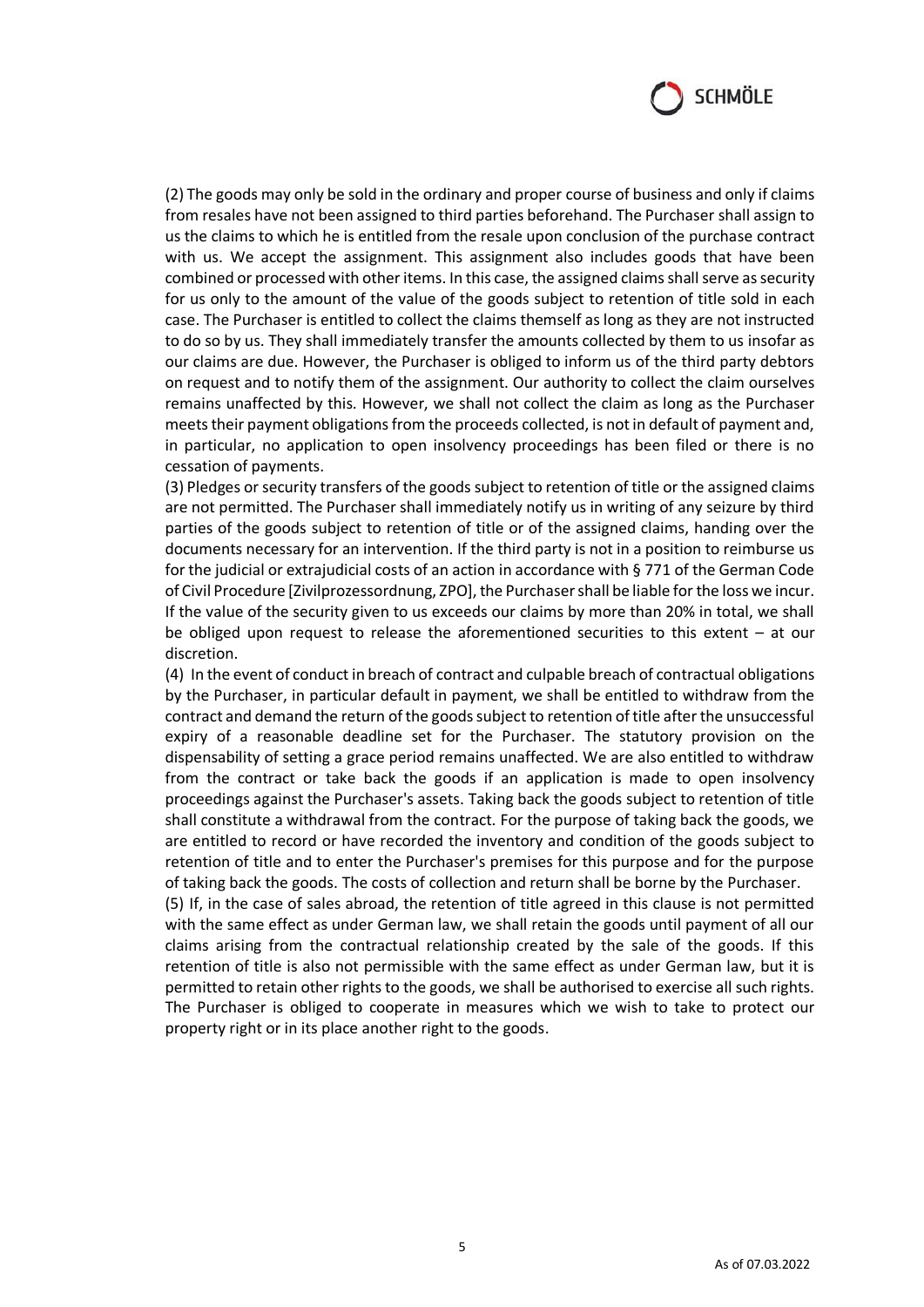

#### **§11 Warranty and notice of defects as well as recourse/manufacturer recourse**

(1) The Purchaser's warranty rights presuppose that the Purchaser has duly complied with their obligations to inspect the goods and to give notice of defects pursuant to § 377 of the German Commercial Code (HGB). Should complaints arise, then, in accordance with § 377 HGB, obvious defects must be asserted immediately, but within 14 days of receipt of the goods at the latest, and concealed defects must be asserted immediately after their discovery, otherwise the goods shall be deemed to have been approved.

(2) Claims for defects shall become time-barred 12 months after successful delivery of the goods supplied by us to our Purchaser. The above-mentioned provisions shall not apply insofar as the law, according to § 438 (1) no. 2 BGB (structures and items for structures), § 479 (1) BGB (right of recourse) and § 634a (1) BGB (defects of structure), prescribes longer periods. Our consent must be obtained before any goods are returned.

(3) If, despite all the care taken, the goods delivered have a defect which was already present at the time of the transfer of risk, we shall, at our discretion, either repair the goods or supply replacement goods, subject to timely notification of defects. Within the scope of subsequent performance, a sample of the defective goods shall be made available to us upon request. When choosing the type of supplementary performance, we shall take into account the type of defect and the Purchaser's justified interests. The Purchaser alone shall be liable for the materials selected by the Purchaser and for their use.

(4) If the subsequent performance fails after a reasonable period of time, the Purchaser may – without prejudice to any claims for damages – withdraw from the contract or reduce the remuneration. The Purchaser cannot demand compensation for futile expenses. If the Purchaser withdraws from the contract, they shall not be entitled to any additional claim for damages due to the defect. If only part of the delivery is defective, the Purchaser may only withdraw from the entire contract if they have no interest in the remaining part of the delivery and service.

(5) Claims for defects shall not exist in the case of only insignificant deviations from the agreed quality, in the case of only insignificant impairment of usability, in the case of natural wear and tear and in the case of damage arising after the transfer of risk as a result of incorrect or negligent handling, excessive strain, unsuitable operating materials, defective construction work, unsuitable building ground or due to special external influences which are not assumed under the contract. If improper repair work or modifications are carried out by the Purchaser or third parties, there shall also be no claims for defects for these and the resulting consequences.

(6) Claims by the Purchaser for expenditures incurred for the purpose of subsequent performance, in particular transport, travel, labour and material costs, are excluded insofar as the expenditures increase because the goods delivered by us have subsequently been taken to a location other than the Purchaser's branch office, unless this is in accordance with their intended use.

(7) The Purchaser shall only have a right of recourse against us insofar as the Purchaser has not entered into any agreements with their own customer that go beyond the statutory mandatory claims for defects. Furthermore, paragraph 5 shall apply mutatis mutandis to the scope of the Purchaser's right of recourse against the Supplier.

 $(8)$  Insofar as the Purchaser is entitled by law (§637 BGB), after the unsuccessful expiry of a reasonable period they set for subsequent performance, to remedy the defect themself or have it remedied by a third party at our expense, the Purchaser shall only be entitled to do so if they have notified us in good time of the exercise of this right and have informed us of the costs to be expected.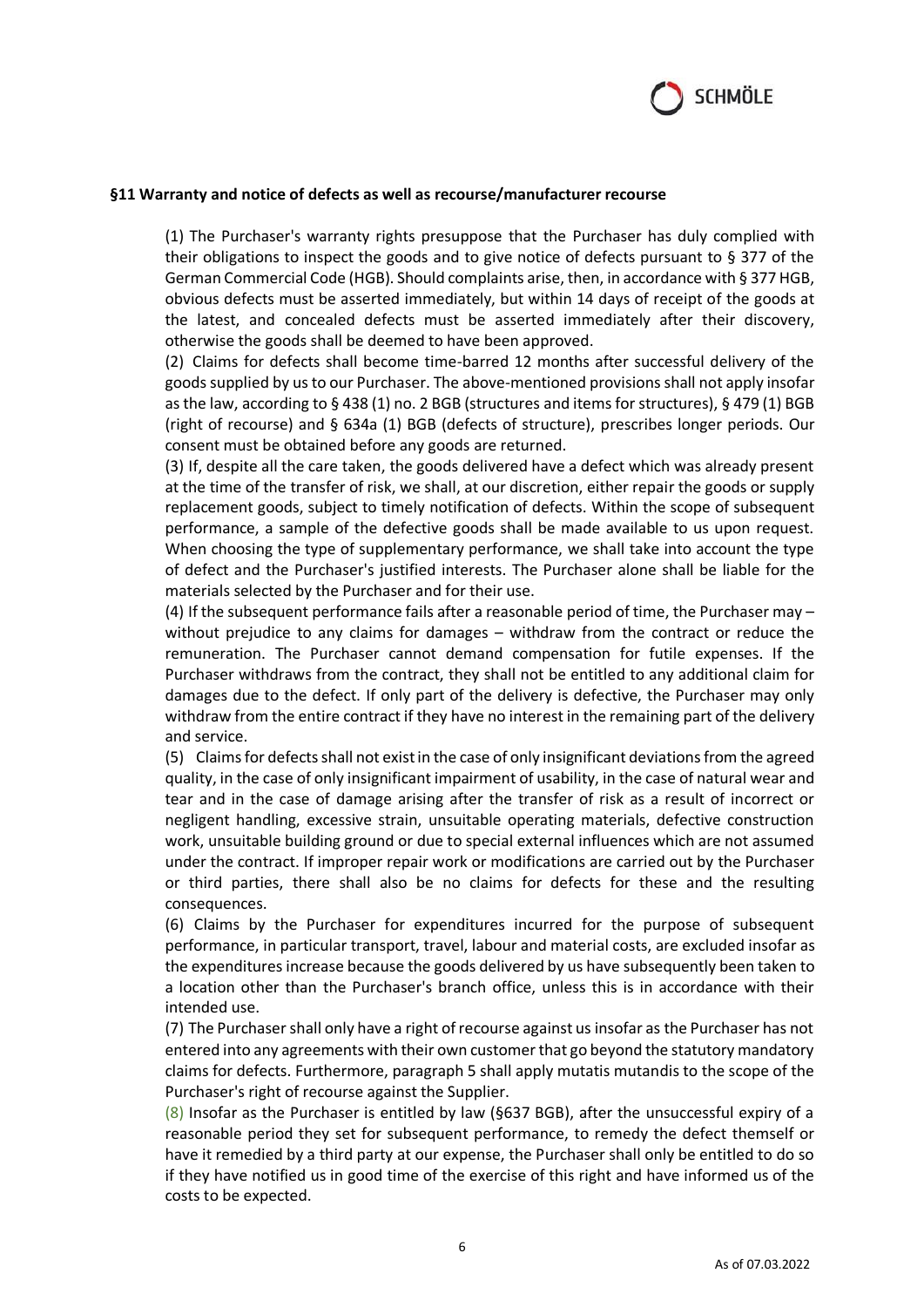

## **§12 Exclusion/limitation of liability**

(1) These Terms and Conditions of Delivery and Service contain conclusively the liability and warranty for the deliveries, services and obligations arising from the order and exclude other warranty claims and claims for damages of any kind and without regard to the legal nature of the asserted claim, in particular due to breach of duty arising from the contractual obligation, from tort and for claims for compensation for

loss of profit or other financial losses suffered by the Purchaser, such as loss of production by the Purchaser or their customers. This and any other limitation of liability contained in these Terms and Conditions of Delivery and Service shall not apply in the event of the assumption of a guarantee or a procurement risk, to the liability under product liability legislation, to the liability for damages arising from culpable injury to life, limb, health or essential contractual obligations. In the event of culpable breach of material contractual obligations, we shall be liable – except in cases of intent, gross negligence and liability for damages arising from injury to life, limb or health – only for reasonably foreseeable damage typical of the contract. This does not imply a change in the burden of proof to the detriment of the Purchaser. This and any further limitation of liability in these terms and conditions of delivery and performance shall also apply to the personal liability of our employees, legal representatives and vicarious agents.

(2) In the event of slight negligence, we shall only be liable for damage caused by delay to the amount of 5% of the purchase price agreed with us.

(3) If we have delivered to the supplier, manufacturer, operator or owner of nuclear facilities, the Purchaser shall indemnify us against nuclear facility damage without prejudice to any further rights on our part.

#### **§13 Other copyrights and rights of use**

(1) Unless otherwise agreed, we are only obliged to make the delivery free of industrial property rights and copyrights of third parties in the country of the place of delivery. If a third party asserts justified claims against the Purchaser due to the infringement of such property rights by deliveries made by the supplier and used in accordance with the contract, we shall be liable to the Purchaser for the legal claims within the periods specified in the above §12 as follows:

a) We shall, at our discretion and at our expense, either obtain a right of use for the delivery in question, modify it so that the property right is not infringed or replace it. If this is not possible for us under reasonable conditions, the Purchaser shall be entitled to the statutory rights of withdrawal and reduction. The Purchaser cannot demand compensation for futile expenses.

b) The provisions of § 12 shall apply to any claims for damages.

c) Our aforementioned obligations shall only exist insofar as the Purchaser has informed us immediately in writing of the claims asserted by the third party, has not acknowledged an infringement and all defensive measures and settlement options are reserved for us.